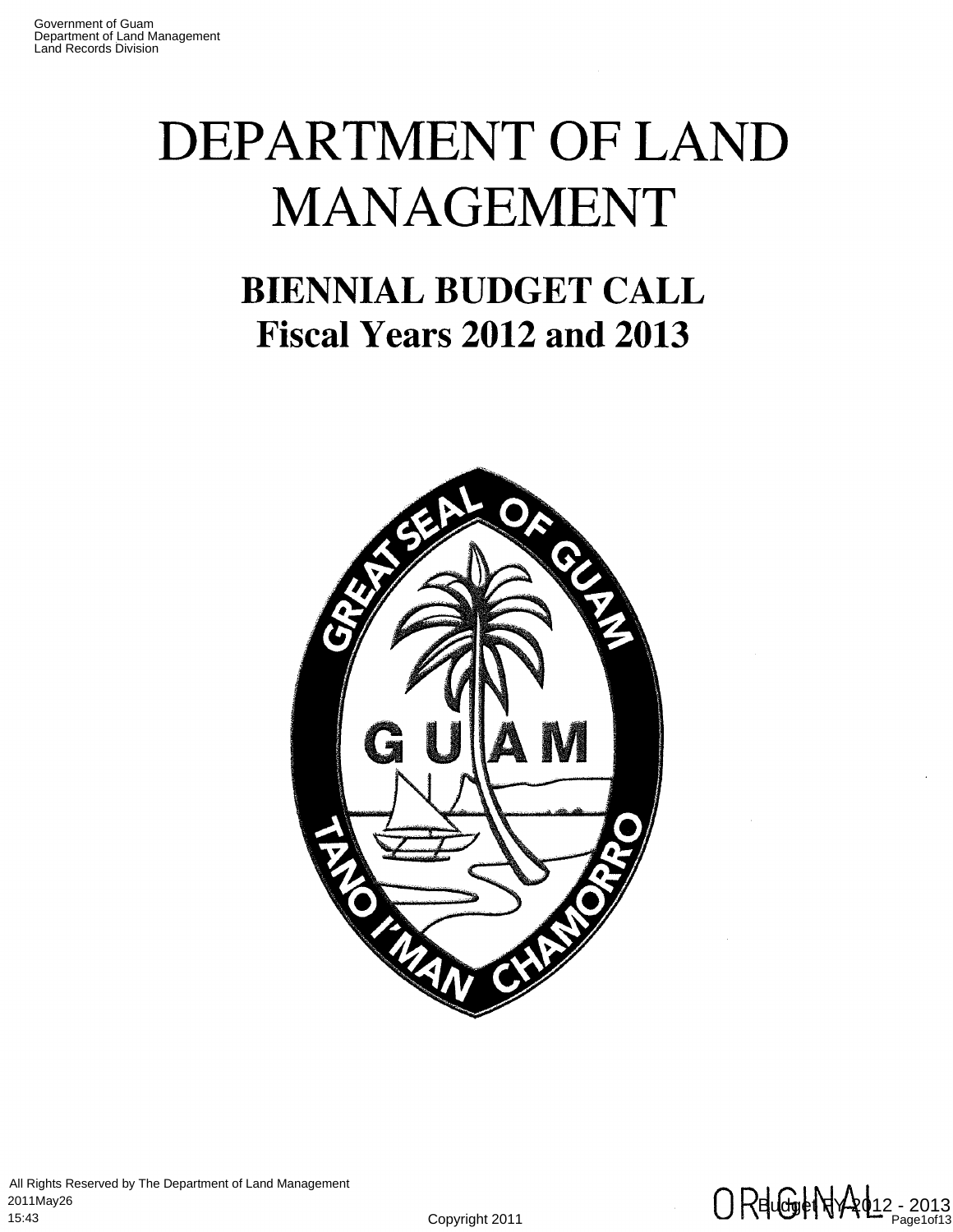# **Government of Guam Biennial Budget Fiscal Years 2012 & 2013**

# Agency Budget Certification

Agency: Department of Land Management

Agency Head: Carlos R. Untalan

I certify that the attached budget, submitted herewith, has been reviewed for accuracy and that all requirements by the Bureau of Budget & Management Research (BBMR) have been met. I also acknowledge that this budget document will be returned to this department if any of the BBMR requirements is not met.

Agency Head: *(lewlor RC* 

(Signature)

Date: 4/26/11

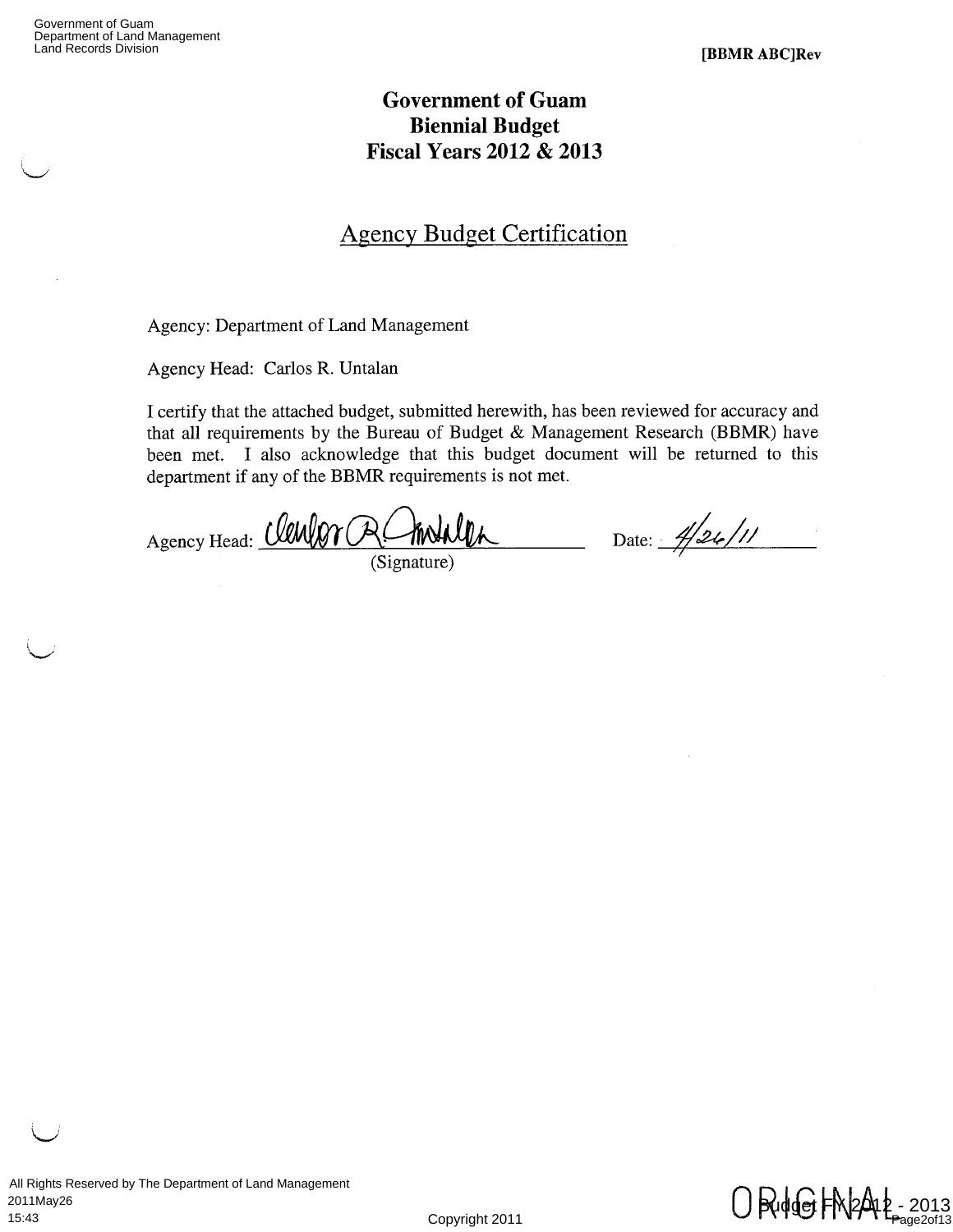

*BUREAU OF BUDGET & MANAGEMENT RESEARCH* 

OFFICE OF THE GOVERNOR Post Office Box 2950, Hagåtña Guam 96932

LIEUTENANT GOVERNOR

EDDIE BAZA CALVO GOVERNOR DENITA A. MANGLONA DENITA A. MANGLONA DENITA A. BENITA A. BENITA A. BENITA A. BENITA A. BENITA A. BENITA A. BENITA A. BENITA A. BENITA A. BENITA A. BENITA A. BENITA A. BENITA A. BENITA A. BENITA A GOVERNOR DIRECTOR CONTROL CONTROL CONTROL CONTROL CONTROL CONTROL CONTROL CONTROL CONTROL CONTROL CONTROL CONTROL CONTROL CONTROL CONTROL CONTROL CONTROL CONTROL CONTROL CONTROL CONTROL CONTROL CONTROL CONTROL CONTROL CONT

**RAY TENORIO STEPHEN J. GUERRERO STEPHEN STEPHEN STEPHEN STEPHEN STEPHEN STEPHEN STEPHEN STEPHEN STEPHEN STEPHEN STEPHEN STEPHEN STEPHEN STEPHEN STEPHEN STEPHEN STEPHEN STEPHEN STEPHEN STEPHEN STEPHEN STEPHEN STEPHEN STEPH** 

# CERTIFICATION

The Bureau of Budget and Management Research (BBMR) hereby certifies and approves the Biennial Budget request for Fiscal Years 2012 and 2013 herewith attached for the **DEPARTMENT OF LAND MANAGEMENT.** 

BBMR further attests that all efforts were made in the review process to ensure the accuracy of the calculations and that the result indicates compliance with the budget ceiling established for this government entity from all fund sources.

The justification of this budget request is the responsibility of the government entity listed above and any submission outside of the certified submission is neither approved nor sanctioned by the Bureau of Budget and Management Research.

*Amoy e-e-e-ize-C 40 4 BENITA A. MAN*  $\mathscr{M}$ shal I Date: **MAY 13 2011**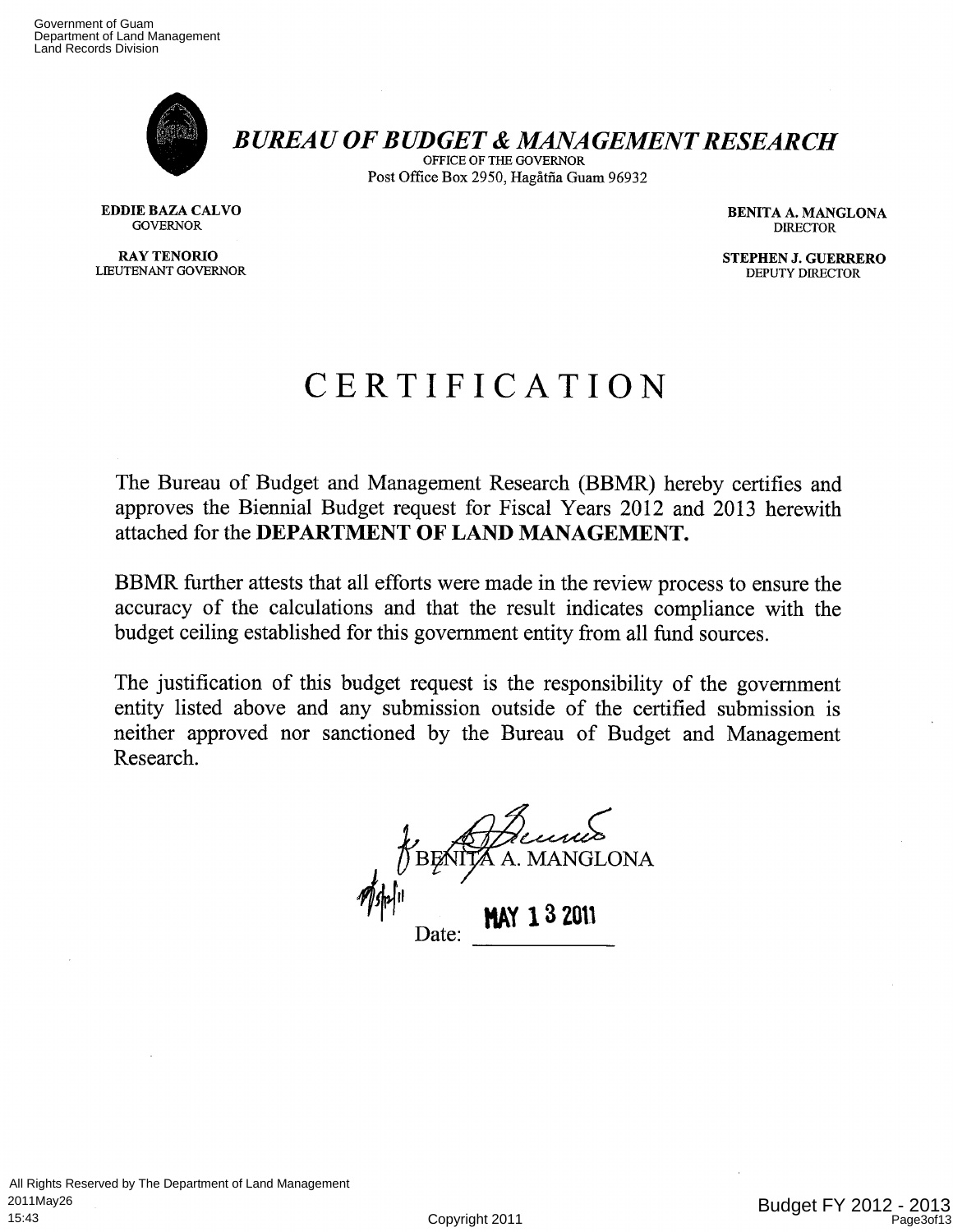

**3.7** 

2011May26 15:43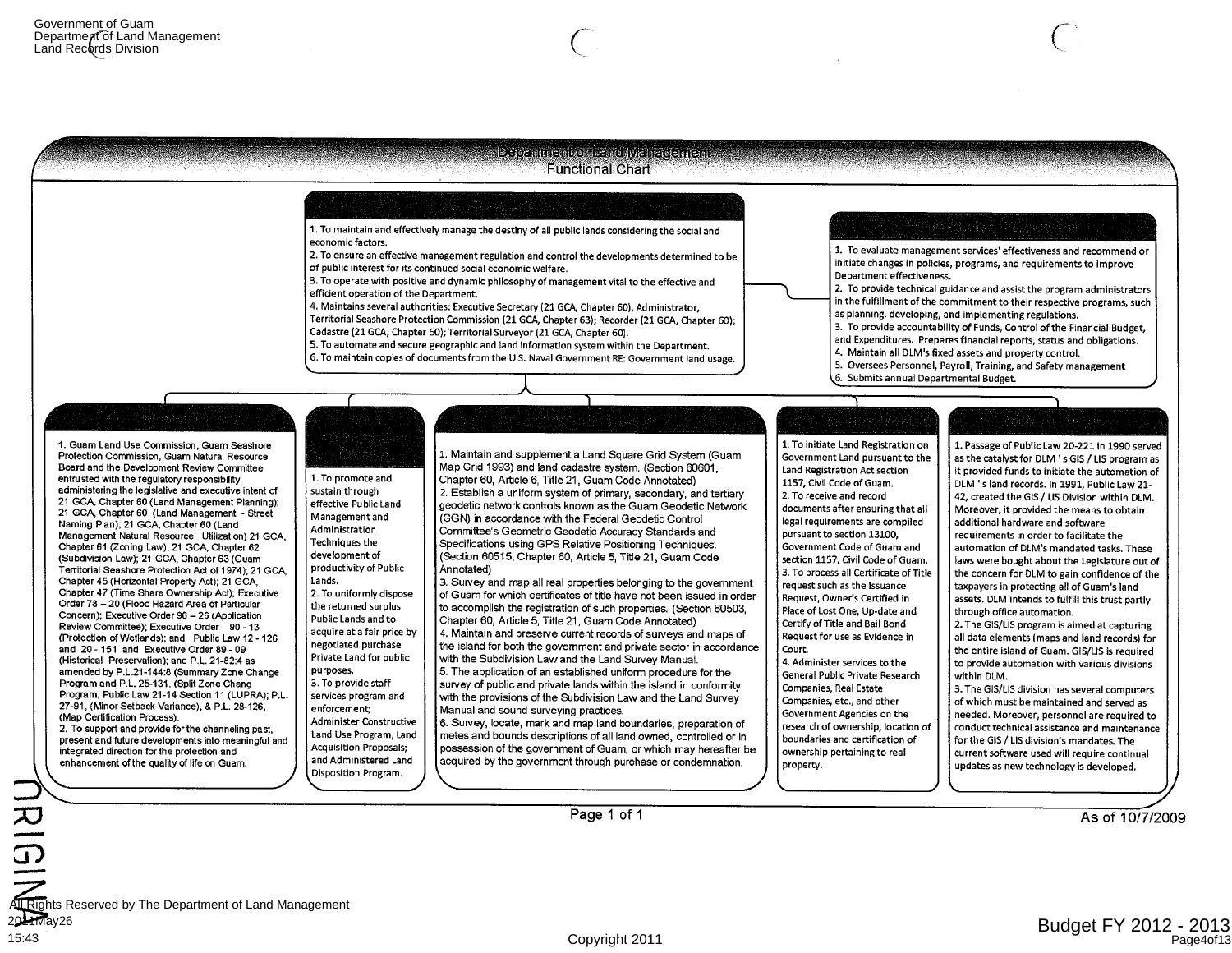#### Government of Guam Fiscal Year 2012 and Fiscal Year 2013 Budget Digest

Revised: 05/12/11

|         |                                               | $\mathsf{A}$              | B                           | $\mathbf{C}$                              | D              | E                                       | ÷                              | G                         | H             |                                                 | $\mathbf{J}$          | K              | ч.         | M                         | N                               | $\circ$                 | P                         |
|---------|-----------------------------------------------|---------------------------|-----------------------------|-------------------------------------------|----------------|-----------------------------------------|--------------------------------|---------------------------|---------------|-------------------------------------------------|-----------------------|----------------|------------|---------------------------|---------------------------------|-------------------------|---------------------------|
|         |                                               | 1855 - 19                 |                             | <b>GENERAL FUND</b>                       | an ann         |                                         |                                | <b>SPECIAL FUND 1/</b>    | 医肠的病          |                                                 | <b>FEDERAL MATCH.</b> |                | San Bara   |                           | <b>GRAND TOTALS (ALL FUNDS)</b> |                         |                           |
| AS400   |                                               | FY 2010                   | FY 2011                     | FY 2012                                   | FY2013         | FY 2010                                 | FY 2011                        | FY 2012                   | <b>FY2013</b> | FY 2010                                         | FY 2011               | FY 2012        | FY2013     | FY 2010                   | FY 2011                         | FY 2012                 | FY2013                    |
| Account |                                               | <b>Expenditures &amp;</b> | Authorized                  | Governor's                                | Governor's     | <b>Expenditures &amp;</b>               | Authorized                     | Governor's                | Governor's    | <b>Expenditures &amp;</b>                       | Authorized            | Governor's     | Governor's | <b>Expenditures &amp;</b> | Authorized                      | Governor's              | Governor's                |
| Code    | Appropriation Classification                  | <b>Encumbrances</b>       | Level                       | Request                                   | Request        | <b>Encumbrances</b>                     | Level                          | Request                   | Request       | Encumbrances                                    | Level                 | Request        | Request    | <b>Encumbrances</b>       | Level                           | Request                 | Request                   |
|         | <b>PERSONNEL SERVICES</b>                     |                           |                             |                                           |                |                                         |                                |                           |               |                                                 |                       |                |            |                           |                                 |                         |                           |
| 111     | Regular Salaries/Increments/Special Pav:      | $\overline{0}$            | $\mathbf{r}$                | $\mathbf{0}$                              |                | 1,857,468                               | 1,924,968                      | 1,863,898                 | 1,884,329     | $\overline{\mathbf{o}}$                         | οI                    | 0              |            | 1,857,468                 | 1,924,968                       | 1,863,898               | 1,884,329                 |
| 112     | Overtime:                                     | o⊤                        | $\overline{0}$              | $\mathbf{0}$                              |                | $\mathbf{0}$                            | o                              | $\mathbf{0}$              |               | $\sigma$                                        | $\mathbf{r}$          | $\mathbf{0}$   |            | $\mathbf o$               | $\Omega$                        | n                       | $\mathbf{0}$              |
| 113     | Benefits:                                     | $\overline{0}$            | $\overline{0}$              | $\overline{\mathbf{o}}$                   | $\Omega$       | 516,899                                 | 644.094                        | 726,968                   | 766,777       | - O I                                           | $\mathbf{0}$          | $\bullet$      |            | 516,899                   | 644,094                         | 726,968                 | 766,777                   |
| 114     | Insurance Benefits (Medical / Dental / Life): | তা                        | $\overline{\mathbf{0}}$     | $\bullet$                                 | $\overline{0}$ | 95,470                                  | 91,784                         | $\mathbf{a}$              |               | $\overline{0}$                                  | া                     | $\overline{0}$ | $\Omega$   | 95,470                    | 91,784                          | $^{\circ}$              | n                         |
|         | <b>TOTAL PERSONNEL SERVICES</b>               | \$0                       | $\overline{\mathfrak{s}}$ 0 | $\overline{\phantom{0}}$ sol              | 50             | \$2,469,837                             | \$2,660,846                    | \$2,590,866               | \$2,651,100   | 50                                              | \$0 <sub>1</sub>      | 50             | SO         | \$2,469,837               | \$2,660,846                     | \$2,590,866             | \$2,651,106               |
|         |                                               |                           |                             |                                           |                |                                         |                                |                           |               |                                                 |                       |                |            |                           |                                 |                         |                           |
|         | <b>OPERATIONS</b>                             |                           |                             |                                           |                |                                         |                                |                           |               |                                                 |                       |                |            |                           |                                 |                         |                           |
| 220     | TRAVEL- Off-Island/Local Mileage Reimburs:    | $\overline{0}$            | $\mathbf{0}$                | $\bullet$                                 |                | $\overline{0}$                          | $\mathbf{0}$                   | $\mathbf{0}$              |               | $\overline{0}$                                  | $\theta$              | $\mathbf{0}$   |            | 0                         | $\mathbf{0}$                    | $\overline{\mathbf{0}}$ | $\overline{\mathbf{0}}$   |
| 230     | <b>CONTRACTUAL SERVICES:</b>                  | $\overline{0}$            | $\overline{0}$              | 310,054                                   |                |                                         |                                |                           |               |                                                 |                       |                |            |                           |                                 |                         |                           |
|         |                                               |                           |                             |                                           | 348,578        | 160,130                                 | 340,277                        | 229,973                   | 373,291       | $\mathbf{0}$                                    | $\Omega$              | $\Omega$       |            | 160,130                   | 340,277                         | 540,027                 | 721,869                   |
| 233     | <b>OFFICE SPACE RENTAL:</b>                   | $\Omega$                  | $^{\circ}$                  | 557,106                                   | 557,106        | 404,051                                 | 305,424                        | n.                        |               |                                                 |                       |                |            |                           |                                 |                         |                           |
|         |                                               |                           |                             |                                           |                |                                         |                                |                           |               | $\overline{\mathbf{o}}$                         | $\overline{0}$        | $\Omega$       |            | 404,051                   | 305,424                         | 557,106                 | 557,106                   |
| 240     | <b>SUPPLIES &amp; MATERIALS:</b>              | 0 <sup>1</sup>            | $\bullet$                   | $\mathbf{o}$                              |                | 36,328                                  | 27,972                         | 34,600                    | 49,100        | $\mathbf{0}$                                    | $\overline{0}$        | $\mathbf{o}$   |            |                           |                                 |                         |                           |
|         |                                               |                           |                             |                                           |                |                                         |                                |                           |               |                                                 |                       |                |            | 36,328                    | 27,972                          | 34,600                  | 49,100                    |
| 250     | <b>EQUIPMENT:</b>                             | $\Omega$                  | $\bullet$                   | $\mathbf{0}$                              | $\mathbf{a}$   | 42,353                                  | $\Omega$                       | $\mathbf{0}$              | $\mathbf{r}$  | $\mathbf{0}$                                    | - O-L                 | $\mathbf{0}$   |            |                           | $\Omega$                        |                         |                           |
|         |                                               |                           |                             |                                           |                |                                         |                                |                           |               |                                                 |                       |                |            | 42,353                    |                                 | $\mathbf{o}$            | o                         |
| 270     | <b>WORKERS COMPENSATION:</b>                  | 01                        | $\bullet$                   | $\overline{0}$                            | $\Omega$       | $\overline{0}$                          | $^{\circ}$                     | $\Omega$                  |               | $\Omega$                                        | $\Omega$              | $\Omega$       |            | $\mathbf{0}$              | n I                             | $\mathbf{0}$            | Ō                         |
|         |                                               |                           |                             |                                           |                |                                         |                                |                           |               |                                                 |                       |                |            |                           |                                 |                         |                           |
| 271     | <b>DRUG TESTING:</b>                          | $\overline{0}$            | $\overline{0}$              | $\bullet$                                 | $\mathbf{r}$   | 300                                     | - O L                          | $\Omega$                  |               | $\mathbf{0}$                                    | $\mathbf{0}$          | $\overline{0}$ |            | 300                       | $\Omega$                        | $^{\circ}$              | ืо∣                       |
|         |                                               |                           |                             |                                           |                |                                         |                                |                           |               |                                                 |                       |                |            |                           |                                 |                         |                           |
| 280     | SUB-RECIPIENT/SUBGRANT:                       | $\Omega$                  | $\overline{0}$              | $\mathbf{0}$                              | $\Omega$       | $\overline{0}$                          | $\Omega$                       | $\overline{\mathfrak{o}}$ |               | $\overline{\mathbf{0}}$                         | $\Omega$              | $\overline{0}$ |            | $\Omega$                  | $^{\circ}$                      | 0                       | - 0-1                     |
|         |                                               |                           |                             |                                           |                |                                         |                                |                           |               |                                                 |                       |                |            |                           |                                 |                         |                           |
| 290     | <b>MISCELLANEOUS:</b>                         | $\Omega$                  | $\overline{0}$              | n.                                        | $\overline{0}$ | 3.150                                   | 7,200                          | 7,200                     | 7,200         | $\bullet$                                       | $\bullet$             | οI             |            | 3,150                     | 7,200                           | 7,200                   | 7,200                     |
|         |                                               |                           |                             |                                           |                |                                         |                                |                           |               |                                                 |                       |                |            |                           |                                 |                         |                           |
|         | <b>TOTAL OPERATIONS</b>                       | <b>SO</b>                 | 50                          | \$867,160                                 | \$905,684      | \$646,312                               | \$680,873                      | \$271,773                 | \$429,59      | 50                                              | SO                    | 50             |            | \$646,312                 | \$680,873                       | \$1,138,933             | \$1,335,275               |
|         | <b>UTILITIES</b>                              |                           |                             |                                           |                |                                         |                                |                           |               |                                                 |                       |                |            |                           |                                 |                         |                           |
| 361     | Power:                                        | $\mathbf{0}$              | $\bullet$                   |                                           |                |                                         |                                |                           |               |                                                 |                       |                |            |                           |                                 |                         |                           |
| 362     | Water/ Sewer:                                 | ΩI                        | $\overline{\mathbf{o}}$     | $\overline{0}$<br>$\overline{\mathbf{o}}$ | $\mathbf{a}$   | $\mathbf{0}$<br>$\overline{\mathbf{0}}$ | $\mathbf{0}$<br>$\overline{ }$ | 0 <sup>1</sup>            | $\mathbf{a}$  | $\overline{\mathbf{0}}$ $\overline{\mathbf{0}}$ | $^{\circ}$            | οI             |            | οI                        | - O-L                           | $\Omega$                | $\Omega$                  |
| 363     | Telephone/ Toll:                              | ΟI                        | $\mathbf{0}$                | $\overline{\mathbf{o}}$                   |                | 22,820                                  |                                | $\overline{0}$            |               | $\bullet$                                       | $\mathbf{0}$          | $^{\circ}$     |            | $\overline{0}$            | -n l                            | $\overline{\mathbf{r}}$ | $\overline{\mathfrak{o}}$ |
|         | <b>TOTAL UTILITIES</b>                        | \$0                       | 50                          | 50 <sub>1</sub>                           | 50             | \$22,820                                | 22,693<br>\$22,693             | 23,198                    | 26,000        | $\overline{\phantom{0}}$                        | $\mathbf{0}$          | $\mathbf{0}$   | - 0        | 22,820                    | 22,693                          | 23,198                  | 26,000                    |
|         |                                               |                           |                             |                                           |                |                                         |                                | \$23,198                  | \$26,000      | 50                                              | \$0                   | \$0            | 50         | \$22,820                  | \$22,693                        | \$23,198                | \$26,000                  |
| 450     | <b>CAPITAL OUTLAY</b>                         | $\overline{0}$            | $\overline{\bullet}$        | $\overline{\mathbf{0}}$                   | $\Omega$       | 14.999                                  | - G-I                          | $\circ$                   |               | $\overline{\mathbf{0}}$                         | $\circ$ 1             | তা             |            |                           |                                 |                         |                           |
|         |                                               |                           |                             |                                           |                |                                         |                                |                           |               |                                                 |                       |                | -0         | 14,999                    | $\overline{0}$                  | 0                       | ÖΙ                        |
|         | <b>TOTAL APPROPRIATIONS</b>                   | 50                        | 50                          | \$867,160                                 | \$905,684      | \$3,153,968                             | \$3,364,412                    | \$2,885,837               | \$3,106,697   | 50                                              | 50                    | 50             | \$0        | \$3,153,968               | \$3,364,412                     |                         |                           |
|         | 1/ Land Survey Revolving Fund                 |                           |                             |                                           |                |                                         |                                |                           |               |                                                 |                       |                |            |                           |                                 | \$3,752,997             | \$4,012,381               |
|         |                                               |                           |                             |                                           |                |                                         |                                |                           |               |                                                 |                       |                |            |                           |                                 |                         |                           |
|         | <b>FULL TIME EQUIVALENCIES (FTES)</b>         |                           |                             |                                           |                |                                         |                                |                           |               |                                                 |                       |                |            |                           |                                 |                         |                           |
|         | UNCLASSIFIED.                                 | $\bullet$                 | $\circ$                     | $\overline{0}$                            | n              | -4                                      | -4                             | $\mathbf{1}$              |               | $\bullet$                                       | $\mathbf{0}$          | οl             |            | $\boldsymbol{A}$          | -4                              | $\mathbf{1}$            | -11                       |
|         | <b>CLASSIFIED:</b>                            | $\mathbf{a}$              | $\overline{0}$              | $\Omega$                                  | $\Omega$       | $-51$                                   | 51                             | 47                        | 47            | $\overline{\mathbf{0}}$                         | $\overline{0}$        | - 01           |            | 51                        | 51                              | 47                      | 47                        |
|         | <b>TOTAL FTES</b>                             | 0.00                      | 0.00                        | 0,00                                      | 0.00           | 55.00                                   | 55,00                          | 48.00                     | 48.00         | 0.00                                            | 0.00                  | 0.00           | 0.00       | 55.00                     | 55,00                           | 48.00                   | 48.00                     |
|         |                                               |                           |                             |                                           |                |                                         |                                |                           |               |                                                 |                       |                |            |                           |                                 |                         |                           |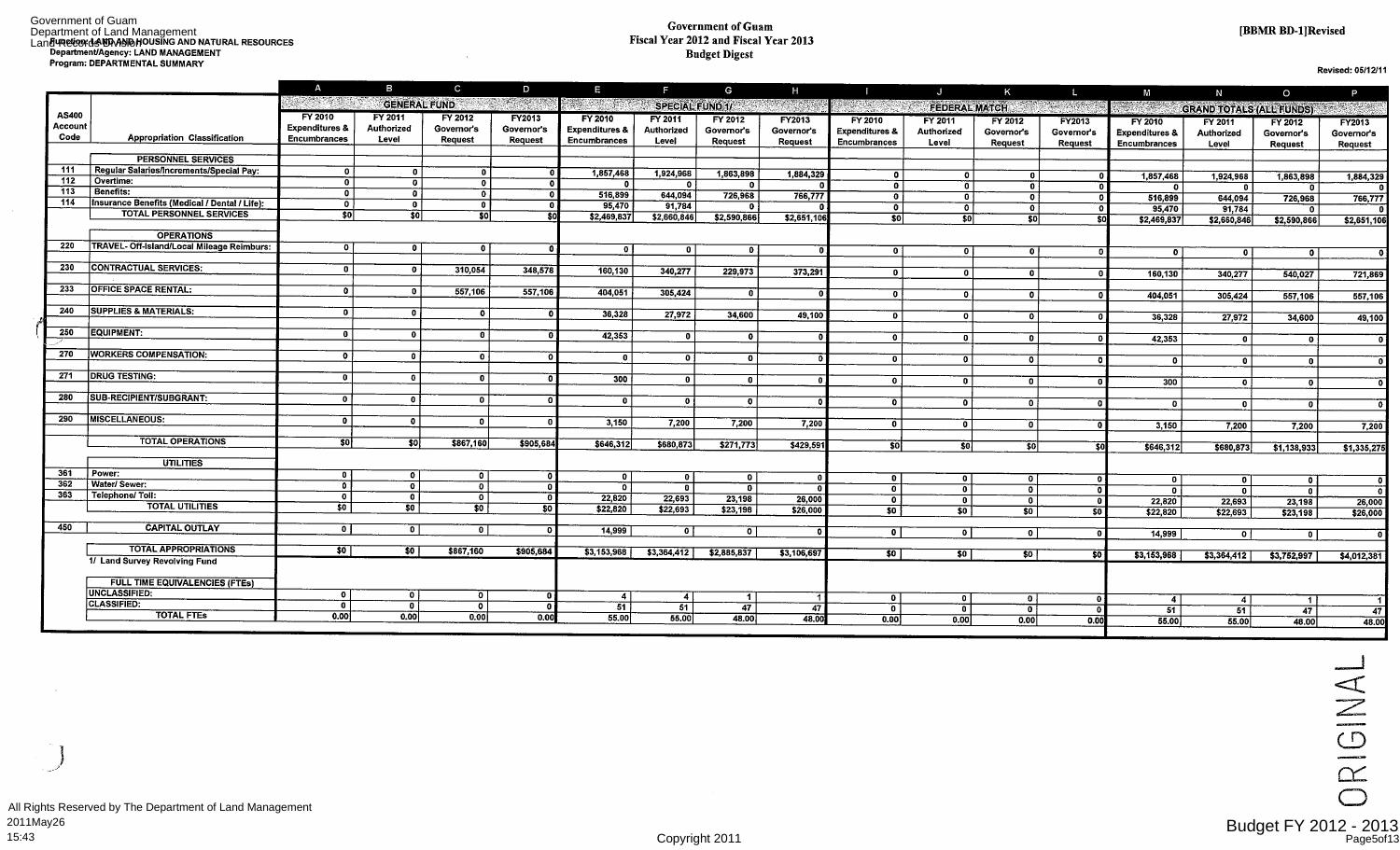#### Schedule A - Off-Island Travel

Department/Agency: LAND MANAGEMENT livision: SUMMARY 4ogram: LAND AND HOUSING AND NATURAL RESOURCES

|                                                       |                 |                     | FY 2012                                   |                      |                      |                                 |                   |
|-------------------------------------------------------|-----------------|---------------------|-------------------------------------------|----------------------|----------------------|---------------------------------|-------------------|
|                                                       |                 |                     | <b>Purpose / Justification for Travel</b> |                      |                      |                                 |                   |
| $\overline{u}$                                        |                 |                     |                                           |                      |                      |                                 |                   |
|                                                       |                 |                     |                                           |                      |                      |                                 |                   |
| $\begin{array}{c} \n2/ \\ \n3/ \\ \n4/ \n\end{array}$ |                 |                     | N/A                                       |                      |                      |                                 |                   |
| $\vert$ 5/                                            |                 |                     |                                           |                      |                      |                                 |                   |
| 6/                                                    |                 |                     |                                           |                      |                      |                                 |                   |
|                                                       |                 |                     |                                           |                      |                      | No. of Travelers: $\frac{1}{1}$ |                   |
|                                                       |                 |                     |                                           |                      |                      |                                 |                   |
| <b>Position Title of Traveler(s)</b>                  |                 | <b>Travel Dates</b> | <b>Destination</b>                        | Air Fare             | Per diem 2/          | Registration                    | <b>Total Cost</b> |
|                                                       | $\overline{11}$ |                     |                                           | \$<br>$\blacksquare$ | \$<br>$\blacksquare$ | \$<br>$\bullet$                 | \$<br>$\bullet$   |
|                                                       | $\overline{27}$ |                     |                                           |                      |                      |                                 |                   |
|                                                       | $\overline{37}$ |                     |                                           |                      |                      |                                 |                   |
|                                                       | $\overline{41}$ |                     |                                           |                      |                      |                                 |                   |
|                                                       | 57              |                     |                                           |                      |                      |                                 |                   |
|                                                       | $\overline{6}$  |                     |                                           |                      |                      |                                 |                   |
|                                                       |                 |                     |                                           |                      |                      |                                 |                   |
|                                                       |                 |                     |                                           |                      |                      |                                 |                   |
|                                                       |                 |                     |                                           |                      |                      |                                 |                   |
|                                                       |                 |                     |                                           | \$<br>$\blacksquare$ | \$<br>$\blacksquare$ | \$<br>$\blacksquare$            | \$<br>۰.          |

|                                      |                 | FY 2013                                   |                      |                                    |                              |                         |
|--------------------------------------|-----------------|-------------------------------------------|----------------------|------------------------------------|------------------------------|-------------------------|
|                                      |                 | <b>Purpose / Justification for Travel</b> |                      |                                    |                              |                         |
| $\sim$<br>$\vert 2\vert$             |                 |                                           |                      |                                    |                              |                         |
| 3/<br> 4/<br>5/                      |                 | N/A                                       |                      |                                    |                              |                         |
| 6/                                   |                 |                                           |                      |                                    |                              |                         |
|                                      |                 |                                           |                      |                                    | No. of Travelers:            | 1/                      |
| <b>Position Title of Traveler(s)</b> |                 |                                           | Air Fare             | Per diem 2/                        | Registration                 | <b>Total Cost</b>       |
|                                      | $\overline{y}$  |                                           | \$<br>$\blacksquare$ | \$<br>$\blacksquare$               | \$<br>$\blacksquare$         | \$<br>٠                 |
|                                      | $\overline{2I}$ |                                           |                      |                                    |                              |                         |
|                                      | 3/              |                                           |                      |                                    |                              |                         |
|                                      | 4/              |                                           |                      |                                    |                              |                         |
|                                      | 5/              |                                           |                      |                                    |                              |                         |
|                                      | 6/              |                                           |                      |                                    |                              |                         |
|                                      |                 |                                           |                      |                                    |                              |                         |
|                                      |                 |                                           |                      |                                    |                              |                         |
|                                      |                 |                                           |                      |                                    |                              |                         |
|                                      |                 |                                           | \$<br>$\blacksquare$ | $\overline{\mathbf{3}}$<br>$\cdot$ | $\mathbf{s}$<br>$\mathbf{r}$ | $\overline{\mathbf{s}}$ |

1/ Provide justification for multiple travelers attending the same *conference* / training / etc.

2/ Rates must be consistent with Title 5 GCA, Div.2, Ch.23, §23104 and Federal Joint Travel Regulations

All Rights Reserved by The Department of Land Management 2011May26 15:43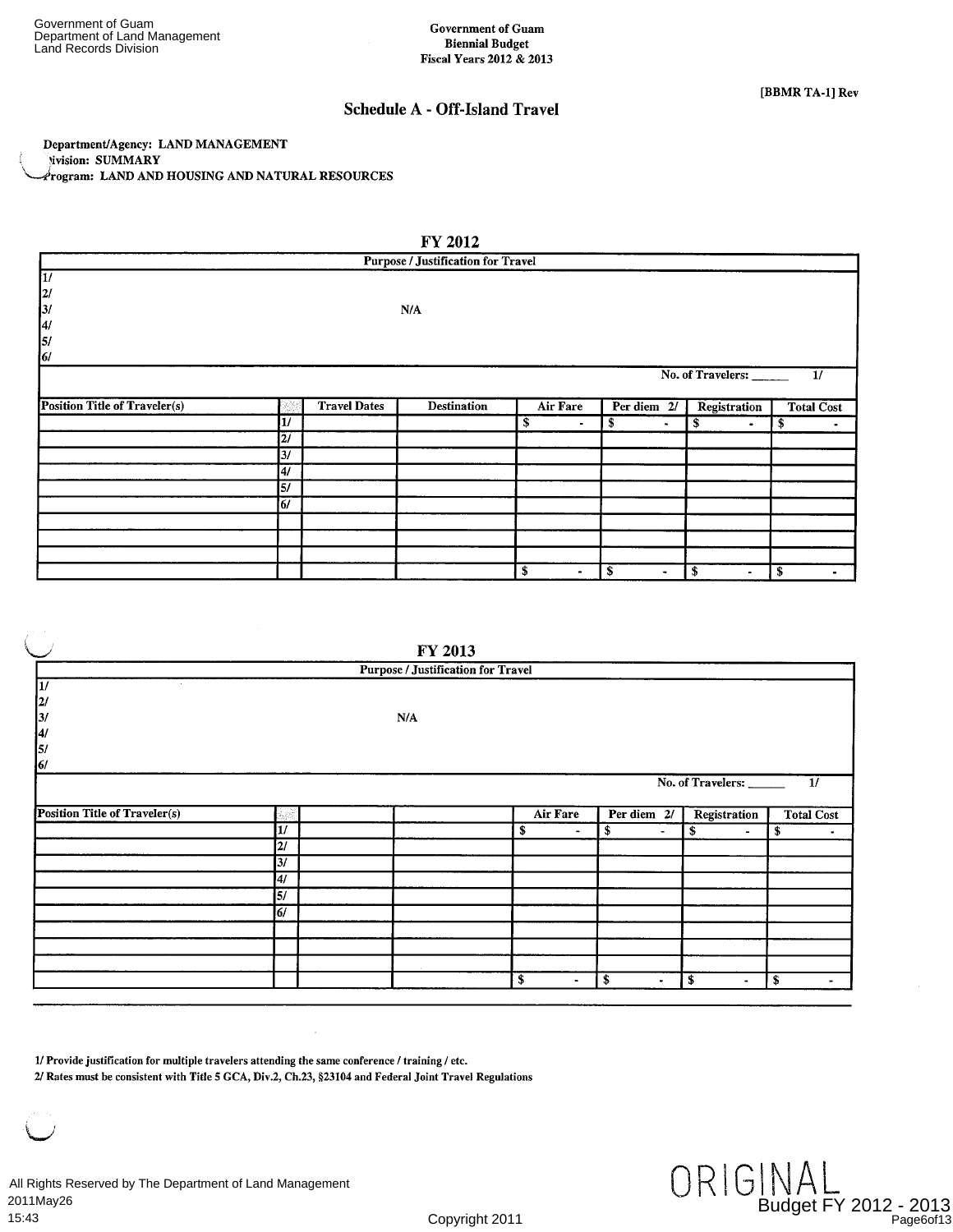#### **Government of Guam Biennial Budget**  Fiscal Years 2012 & 2013 **Fiscal Years 2012 & 2013 EXECUTE:** [BBMR 96A] Rev

 $\overline{M}$ 

#### **Schedule B- Contractual**

|                                             |                 | <b>FY 2012</b> |     | <b>FY 2013</b> |                 |                                    |    |            |  |
|---------------------------------------------|-----------------|----------------|-----|----------------|-----------------|------------------------------------|----|------------|--|
|                                             |                 | Unit           |     | <b>Total</b>   |                 | Unit                               |    | Total      |  |
| <b>Item</b>                                 | <b>Quantity</b> | Price          |     | Price          | <b>Quantity</b> | Price                              |    | Price      |  |
| Telephone Annual Software Assurance         |                 | 3,847.00 \$    |     | 3,847.00       |                 | 4,500.00 \$                        |    | 4,500.00   |  |
| Telephone Agent Seat License                |                 | $1,191.00$ \$  |     | 5,955.00       |                 | $1,400.00$ \$                      |    | 7,000.00   |  |
| Postage Meter Annual Rental                 |                 | 588.00 \$      |     | 588.00         |                 | 700.00 \$                          |    | 700.00     |  |
| Annual Uniface Software Maintenance         |                 | $13,000.08$ \$ |     | 13,000.08      |                 | 15,000.00 \$                       |    | 15,000.00  |  |
| Advertisement                               |                 | $6,000,00$ \$  |     | 6,000.00       |                 | 7,000.00 \$                        |    | 7,000.00   |  |
| Radio Services for 8 units                  | 12              | $291.69$ \$    |     | 3,500.28       | 12              | $350.00$ \$                        |    | 4,200.00   |  |
| Courier Services                            | ī2              |                |     | 4,256.52       | 12              | $354.71$ \$                        |    | 4,256.52   |  |
| Xerox - 8254E Wide Format Printer           | 12              | 532.09 \$      |     | 6,385.08       | 12              | $532.09$ $\overline{\phantom{1}5}$ |    | 6,385.08   |  |
| Xerox - 6279P Wide Format Multi Function De | 12              | $814.09$ \$    |     | 9,769.08       | 12              | $814.09$ \$                        |    | 9,769.08   |  |
| Xerox - 6279P Wide Format - excess prints   | 12              | $300.00$ \$    |     | 3,600.00       | $1\overline{2}$ | $500.00$ \$                        |    | 6,000.00   |  |
| Xerox - WC7242PG (4 units @\$319.79 each)   | $\overline{1}2$ | $1,479.16$ \$  |     | 17,749.92      | $\overline{12}$ | $1,479.16$ \$                      |    | 17,749.92  |  |
| Xerox - WC7242PG (excess prints)            | $\overline{12}$ | $400.00$ \$    |     | 4,800.00       | 12              | $600.00$ \$                        |    | 7,200.00   |  |
| $Xerox - P4122CPG$                          | $\overline{12}$ | $1,557.69$ \$  |     | 18,692.28      | 12              | $1,557.69$ \$                      |    | 18,692.28  |  |
| Xerox - Docushare & Scanflow                | $\overline{1}2$ | $394.07$ \$    |     | 4,728.84       | 12              | $394.07$ \$                        |    | 4,728.84   |  |
| <b>CAD/GIS Software Upgrade</b>             | $\overline{1}2$ | $1,200.00$ \$  |     | 14,400.00      | 12              | 1,400.00                           | -S | 16,800.00  |  |
| Vehicle Maintenance                         | $\overline{1}2$ | $400.00$ \$    |     | 4,800.00       | 12              | 500.00 S                           |    | 6,000.00   |  |
| Plotter Maintenance                         |                 | $1,500.00$ \$  |     | 3,000.00       | 2               | $1,800.00$ \$                      |    | 3,600.00   |  |
| <b>Scanning Project Services</b>            |                 | 293,955.00 \$  |     | 293,955.00     |                 | 397,287.00 \$                      |    | 397,287.00 |  |
| Professional/Technical Training             | ٠               | 100,000.00 \$  |     | 100,000.00     |                 | $150,000.00$ \$                    |    | 150,000.00 |  |
| Appraisal Services (Land Exchange)          |                 | 3,000.00       | ՝ Տ | 21,000.00      |                 | $5,000.00$ \$                      |    | 35,000.00  |  |
|                                             |                 |                | \$  |                |                 |                                    | \$ |            |  |
| <b>Total Contractual</b>                    |                 |                | \$  | 540,027.08     |                 |                                    | \$ | 721,868.72 |  |
|                                             |                 |                |     | ハ              |                 |                                    |    | N          |  |

#### **Schedule C - Supplies & Materials**

|                                           |          | <b>FY 2012</b> |       |                       |          | FY 2013       |       |              |  |  |
|-------------------------------------------|----------|----------------|-------|-----------------------|----------|---------------|-------|--------------|--|--|
|                                           |          | Unit           |       | Total                 |          | Unit          |       | <b>Total</b> |  |  |
| Item                                      | Ouantity | Price          | Price |                       | Quantity | Price         | Price |              |  |  |
| <b>United States Postal Service</b>       |          | 1.000.00 \$    |       | 1,000.00              |          | 1.500.00 \$   |       | 1.500.00     |  |  |
| General Professional & Technical Supplies |          | $6,000,00$ \$  |       | 6,000.00              |          | $8,000,00$ \$ |       | 8,000.00     |  |  |
| <b>Office Supplies</b>                    |          | $1,300.00$ \$  |       | $15,600.00 \text{ k}$ |          | 1,800.00 \$   |       | 21,600,00    |  |  |
| Fuel                                      |          | $1,000,00$ \$  |       | 12,000.00             |          | $1,500.00$ \$ |       | 18,000.00    |  |  |
|                                           |          |                |       |                       |          |               |       |              |  |  |
| <b>Total Supplies &amp; Materials</b>     |          |                |       | 34,600.00             |          |               |       | 49,100.00    |  |  |
|                                           |          |                |       |                       |          |               |       | 叭            |  |  |

#### **Schedule D - Equipment**

|                        |          | <b>FY 2012</b> |       | FY 2013         |       |  |              |  |  |  |
|------------------------|----------|----------------|-------|-----------------|-------|--|--------------|--|--|--|
|                        |          | Unit           | Total |                 | Unit  |  | <b>Total</b> |  |  |  |
| Item                   | Ouantity | Price          | Price | <b>Quantity</b> | Price |  | Price        |  |  |  |
| IN/A                   |          |                |       |                 |       |  |              |  |  |  |
|                        |          |                | -     |                 |       |  |              |  |  |  |
| <b>Total Equipment</b> |          | $\sim$         |       |                 |       |  |              |  |  |  |

'quip

#### Schedule E - Miscellaneous

|                            |          | FY 2012       |                | FY 2013  |               |  |                               |  |  |  |
|----------------------------|----------|---------------|----------------|----------|---------------|--|-------------------------------|--|--|--|
| Item                       | Ouantity | Unit<br>Price | Total<br>Price | Ouantity | Unit<br>Price |  | Total<br>Price                |  |  |  |
| <b>GLUC</b> Stipend        |          | 600.00        | 7,200.00       |          | $600.00$ \$   |  | 7,200.00 $\sqrt{ }$           |  |  |  |
|                            |          |               |                |          |               |  |                               |  |  |  |
| <b>Total Miscellaneous</b> |          |               | 7,200.00       |          |               |  | 7,200.00 $\sqrt{\frac{6}{1}}$ |  |  |  |

#### **Schedule F - Capital Outlay**

|           |                                                  |          | <b>FY 2012</b> |              |                 | FY 2013 |       |                                    |
|-----------|--------------------------------------------------|----------|----------------|--------------|-----------------|---------|-------|------------------------------------|
|           |                                                  |          | Unit           | <b>Total</b> |                 | Unit    | Total |                                    |
|           | Item                                             | Quantity | Price          | Price        | <b>Ouantity</b> | Price   | Price |                                    |
|           | IN/A                                             |          |                |              |                 |         |       |                                    |
|           |                                                  |          |                |              |                 |         |       |                                    |
|           | All Rights Reserved by Tre Ren of the Management |          |                |              |                 |         |       |                                    |
| 2011May26 |                                                  |          |                |              | <b>COMPA</b>    | ∸       |       |                                    |
| 15:43     |                                                  |          | Copyright 2011 |              |                 |         |       | Budget FY 2012 - 2013<br>Page7of13 |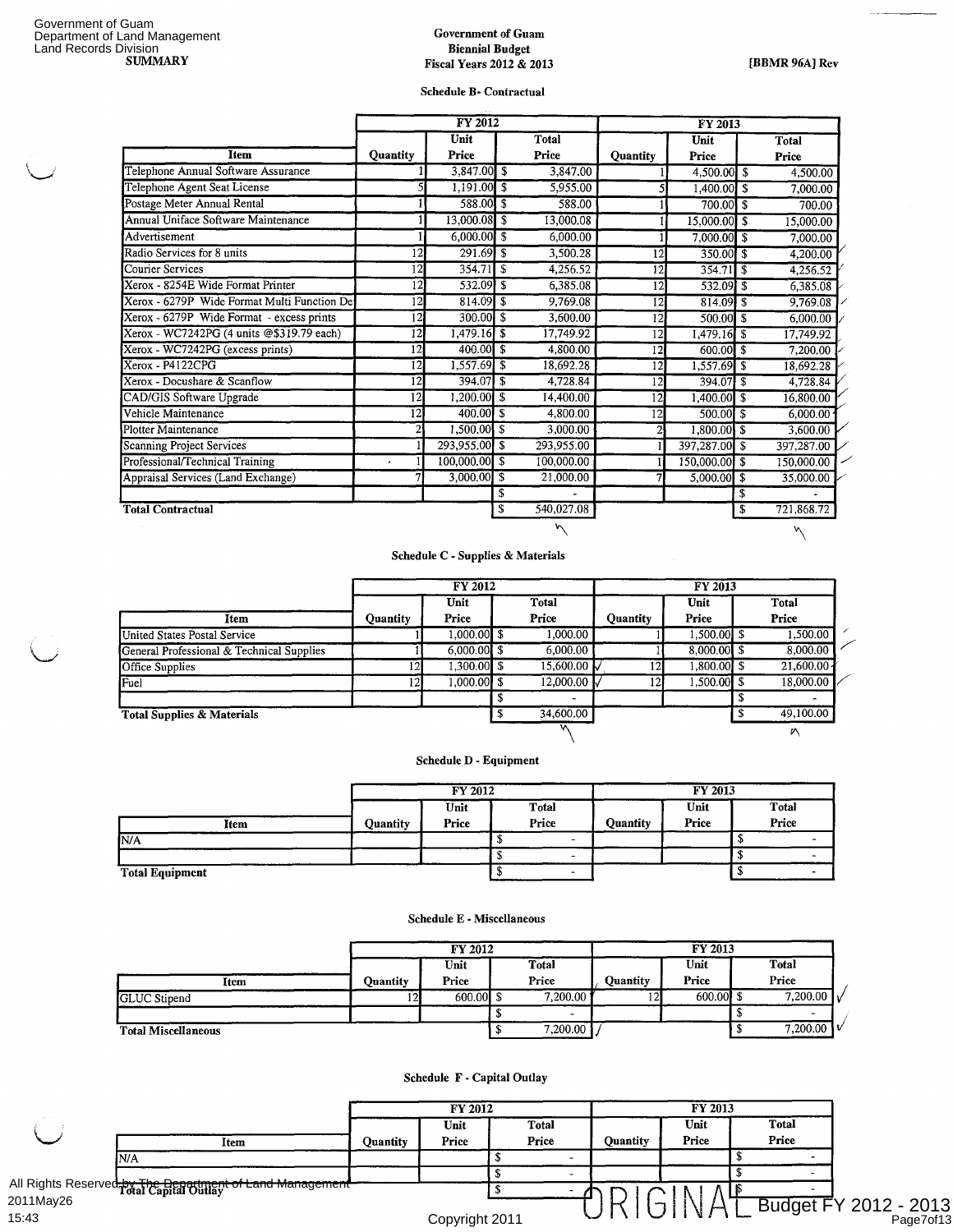Government of Guam<br>Department of Land Management<br>Land Records Division

#### **Government of Guam** Fiscal Year 2012 **Agency Staffing Pattern** (PROPOSED)

[BBMR SP-1]

 $\frac{1}{2}$  $\mathcal{L}$ ORIGIN

| FUNCTIONAL AREA:   | <b>LAND AND HOUSING AND NATURAL RESOURCES</b> |
|--------------------|-----------------------------------------------|
| DEPARTMENT/AGENCY: | DEPARTMENT OF LAND MANAGEMENT                 |
| PROGRAM:           | DEPARTMENTAL SUMMARY                          |
| <b>FUND:</b>       | LAND SURVEY REVOLVING FUND                    |

|                             |            | <b>Input by Department</b>          |                     |        |             |                |          |                  |              |                |                              |                  |                 |                |              | <b>Input by Department</b> |           |                       |              |
|-----------------------------|------------|-------------------------------------|---------------------|--------|-------------|----------------|----------|------------------|--------------|----------------|------------------------------|------------------|-----------------|----------------|--------------|----------------------------|-----------|-----------------------|--------------|
|                             | (A)        | (B)                                 | (C)                 | (D)    | (E)         | (F)            | (G)      | (H)              | (1)          | $(\mathbf{J})$ | (K)                          | (L)              | (M)             | (N)            | (0)          | (P)                        | (Q)       | (R)                   | (S)          |
|                             |            |                                     |                     |        |             |                |          | <b>Increment</b> |              |                |                              |                  | <b>Benefits</b> |                |              |                            |           |                       |              |
|                             | Position   | Position.                           | · Name of           | Crade/ |             |                |          |                  | .            | $(E+F+G+I)$    | Retirement                   | Retire (DDI)     | Social Security | Medicare       | Life         | Medical                    | Dental -  | <b>Total Benefits</b> | $(J+R)$      |
|                             | No. Number | Title.                              | Incumbent           | Step:  | Salary:     | Overtime:      | Special* | Date             | Aint.        | Subtotal       | $(J * 28.3\%)$ (2/)          | [(\$19.02*26PP)] | $(6.2\% * J)$   | $(1.45\% * J)$ | (1)          | (Premium)                  | (Premium) | $(K$ thru $Q)$        | <b>TOTAL</b> |
|                             |            | Director's Office & ASU             |                     |        | \$162,978   | - SO I         | -50      |                  | \$2,381      | \$165,359      | \$46,797                     | \$1,980          | \$0             | \$2,398        | \$696        | \$13,665                   | \$729     | \$66,264              | \$231,623    |
| $\overline{\mathbf{2}}$     |            | <b>Land Administration Division</b> |                     |        | 117,867     | $\mathbf{a}$   |          |                  | 598          | 118,465        | 33,526                       |                  |                 | 1,718          | 522          | 5,036                      | 192       | 40,993                | 159,458      |
| $3^{\circ}$                 |            | <b>Land Planning Division</b>       |                     |        | 560,468     | $\Omega$       |          |                  | 10,451       | 570,919        | 161,570                      | 1,485            |                 | 8,278          | 2,088        | 35,063                     | 2,420     | 210,904               | 781,823      |
|                             |            | <b>Land Records Division</b>        |                     |        | 363,018     |                |          |                  | 5,963        | 368,981        | 104,422                      | 2,475            |                 | 5,350          | 1,914        | 31,553                     | 1,542     | 147,256               | 516,237      |
|                             |            | <b>Land Survey Division</b>         |                     |        | 505,564     |                |          |                  | 7,928        | 513,492        | 145,318                      | 2,475            |                 | 7,446          | 2,436        | 43,547                     | 2,376     | 203,598               | 717,090      |
| 6                           |            | <b>GIS/LIS Division</b>             |                     |        | 123,736     |                |          |                  | 2,946        | 126,682        | 35,851                       | 2,475            |                 | 1,837          | 870          | 16,104                     | 816       | 57,953                | 184,635      |
| $7\phantom{.0}$<br>$\bf{8}$ |            |                                     |                     |        |             |                |          |                  |              |                | $\mathbf{0}$                 |                  |                 |                | $\mathbf{r}$ |                            |           |                       |              |
| 9                           |            |                                     |                     |        |             |                |          |                  |              |                | $\mathbf{0}$<br>$\mathbf{r}$ |                  |                 |                |              |                            |           |                       |              |
| 10 <sub>1</sub>             |            |                                     |                     |        |             |                |          |                  |              |                | 0                            |                  |                 |                |              |                            |           |                       |              |
| $\overline{11}$             |            |                                     |                     |        |             |                |          |                  | $\mathbf{r}$ |                | 0                            |                  |                 |                |              |                            |           |                       |              |
| 12                          |            |                                     |                     |        |             |                |          |                  |              |                | $\mathbf{r}$                 |                  |                 |                |              |                            |           |                       |              |
| 13                          |            |                                     |                     |        |             |                |          |                  |              |                | $\mathbf{r}$                 |                  |                 |                |              |                            |           |                       |              |
| 14                          |            |                                     |                     |        |             |                |          |                  | $\mathbf{r}$ |                | $\mathbf{a}$                 |                  |                 |                | $\sqrt{2}$   |                            |           |                       |              |
| 15                          |            |                                     |                     |        |             |                |          |                  | $\mathbf{a}$ |                | $\mathbf{r}$                 | n                |                 |                | - 0          |                            |           |                       |              |
| 16                          |            |                                     |                     |        |             |                |          |                  | - 0          |                | $\mathbf{a}$                 |                  |                 |                |              |                            |           |                       |              |
| $\overline{17}$             |            |                                     |                     |        |             |                |          |                  | -0           |                | $\mathbf{r}$                 |                  |                 |                | - 0          |                            |           |                       |              |
| 18                          |            |                                     |                     |        |             |                |          |                  | $\mathbf{r}$ |                | 0                            |                  |                 |                | - 0          |                            |           |                       |              |
| ----<br>19                  |            |                                     |                     |        |             |                |          |                  | - 0          |                | 0                            |                  |                 |                |              |                            |           |                       |              |
| $\overline{20}$             |            |                                     |                     |        |             |                |          |                  | $\mathbf{r}$ |                | $\mathbf{a}$                 |                  |                 |                |              |                            |           |                       |              |
| $\overline{21}$             |            |                                     |                     |        |             |                |          |                  | n            |                | $\mathbf{r}$                 | U                |                 |                |              |                            |           |                       |              |
| 22                          |            |                                     |                     |        |             |                |          |                  | $\Omega$     |                | 0                            |                  |                 |                |              |                            |           |                       |              |
| $\overline{23}$             |            |                                     |                     |        |             |                |          |                  |              |                | 0                            |                  |                 |                |              |                            |           |                       |              |
| $\overline{24}$             |            |                                     |                     |        |             |                |          |                  | $\mathbf{r}$ |                | $\mathbf{r}$                 | $\mathbf{a}$     |                 |                | - 0          |                            |           |                       |              |
| 25                          |            |                                     |                     |        |             |                |          |                  | $\mathbf{r}$ |                | $\mathbf{r}$                 |                  |                 |                |              |                            |           |                       |              |
|                             |            |                                     | <b>Grand Total:</b> | - 33   | \$1,833,631 | S <sub>0</sub> | - so l   | - 3              | \$30,267     | \$1,863,898    | \$527,483                    | \$10,890         | 50              | \$27.027       | \$8.526      | \$144,968                  | \$8,075   | \$726,968             | \$2,590,866  |

\* Night Differential / Hazardous / Worker's Compensation / etc.

1/: FY 2011 (current) GovGuam contribution for Life Insurance is \$174 per annum; Subject to change in FY 2012

2/: FY 2012 (proposed) GovGuam contribution rate of 28.3% for the Government of Guam Retirement is subject to change.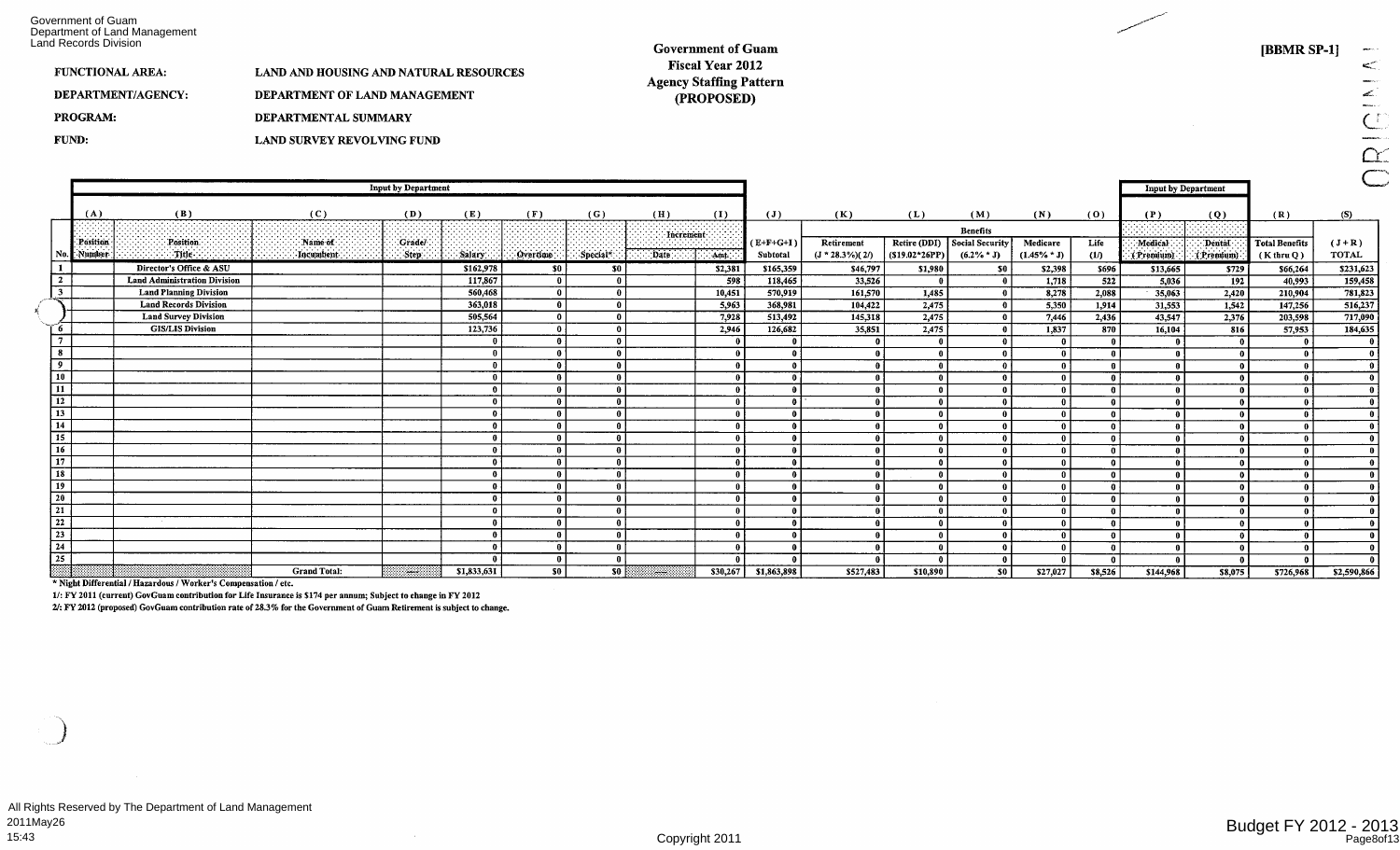Department of Land Management Government of Guam Land Records Division

#### **Government of Guam Fiscal Year 2013 Agency Staffmg Pattern (PROPOSED)**

| <b>FUNCTIONAL AREA:</b> | <b>LAND AND HOUSING AND NATURAL RESOURCES</b> |
|-------------------------|-----------------------------------------------|
| DEPARTMENT/AGENCY:      | DEPARTMENT OF LAND MANAGEMENT                 |
| <b>PROGRAM:</b>         | <b>DEPARTMENTAL SUMMARY</b>                   |
| FUND:                   | LAND SURVEY REVOLVING FUND                    |

|                                   | <b>Input by Department</b>    |                                     |                      |                     |             |                             |                       |                         |                       |                         |                                    |                      |                                               |                              |              | <b>Input by Department</b>   |              |                       |                         |
|-----------------------------------|-------------------------------|-------------------------------------|----------------------|---------------------|-------------|-----------------------------|-----------------------|-------------------------|-----------------------|-------------------------|------------------------------------|----------------------|-----------------------------------------------|------------------------------|--------------|------------------------------|--------------|-----------------------|-------------------------|
|                                   | (A)                           | (B)                                 | (C)                  | (D)                 | (E)         | (F)                         | (G)                   | (H)                     | (I)                   | $(\mathbf{J})$          | (K)                                | (L)                  | (M)                                           | (N)                          | (0)          | (P)                          | (Q)          | (R)                   | (S)                     |
|                                   |                               |                                     |                      |                     |             |                             |                       | Increment               |                       |                         |                                    |                      | <b>Benefits</b>                               |                              |              |                              |              |                       |                         |
|                                   | <b>Position</b><br>No. Number | Position.<br>: Title :              | Name of<br>Incumbent | Crade/<br>$-Step -$ | Salary:     |                             |                       | Date:                   |                       | $(E+F+G+I)$<br>Subtotal | Retirement<br>$(J * 30.09\%)$ (2/) | $(S19.02*26PP)$      | Retire (DDI) Social Security<br>$(6.2\% * J)$ | Medicare<br>$(1.45\% * J)$   | Life         | Medical                      | Dental       | <b>Total Benefits</b> | $(J+R)$<br><b>TOTAL</b> |
|                                   |                               | Director's Office & ASU             |                      |                     | \$165,966   | Overtime:<br>S <sub>0</sub> | $\therefore$ Special* |                         | $\sim$ Amp<br>\$2,706 | \$168,672               | \$50,753                           |                      |                                               |                              | (1)          | (Premium)                    | (Premium)    | $(K$ thru $Q)$        |                         |
| $\overline{2}$                    |                               | <b>Land Administration Division</b> |                      |                     | 119,301     |                             | SO.                   |                         | 1,833                 | 121,134                 | 36,449                             | \$1,980              | <b>SO</b>                                     | \$2,446<br>1,756             | \$696<br>522 | \$13,665<br>5,036            | \$729<br>192 | \$70,269<br>43,956    | \$238,941<br>165,090    |
| -3                                |                               | <b>Land Planning Division</b>       |                      |                     | 574,479     | $\mathbf{r}$                |                       |                         | 6,834                 | 581.313                 | 174,917                            | 1,485                |                                               | 8,429                        | 2,088        | 35,063                       | 2,420        | 224,402               | 805,715                 |
|                                   |                               | <b>Land Records Division</b>        |                      |                     | 371,387     |                             |                       |                         | 3,859                 | 375,246                 | 112,912                            | 2,475                |                                               | 5,441                        | 1,914        | 31,553                       | 1,542        | 155,837               | 531,083                 |
| ه ئ                               |                               | <b>Land Survey Division</b>         |                      |                     | 498,842     | $\mathbf{r}$                |                       |                         | 6,925                 | 505,767                 | 152,185                            | 2,475                | -0                                            | 7,334                        | 2,436        | 43,547                       | 2,376        | 210,353               | 716,120                 |
| 6                                 |                               | <b>GIS/LIS Division</b>             |                      |                     | 128,254     | $\mathbf{a}$                |                       |                         | 3,943                 | 132,197                 | 39,778                             | 2,475                |                                               | 1,917                        | 870          | 16,104                       | 816          | 61,960                | 194,157                 |
|                                   |                               |                                     |                      |                     |             | $\mathbf{a}$                |                       |                         | - 0                   |                         | $\mathbf{0}$                       | $\mathbf{a}$         | $\mathbf{r}$                                  | $\mathbf{a}$                 |              | - 0                          |              |                       |                         |
| 8                                 |                               |                                     |                      |                     |             | $\mathbf{a}$                |                       |                         | - 0                   |                         | $\mathbf{0}$                       | $\theta$             |                                               | $\mathbf{a}$                 |              |                              |              |                       |                         |
| $\overline{9}$                    |                               |                                     |                      |                     |             | $\theta$                    |                       |                         | $\theta$              | $\mathbf{r}$            | $\mathbf 0$                        | $\mathbf{0}$         |                                               | - 0                          |              |                              |              |                       |                         |
| 10                                |                               |                                     |                      |                     |             | $\mathbf{a}$                |                       |                         | - 0                   |                         | $\mathbf{0}$                       | $\theta$             |                                               | $\Omega$                     |              |                              |              |                       |                         |
| $\overline{\mathbf{11}}$          |                               |                                     |                      |                     |             | $\mathbf{a}$                |                       |                         | - 0                   | $\mathbf{r}$            | $\mathbf{r}$                       | $\mathbf{a}$         |                                               | $\mathbf{a}$                 |              | -01                          |              |                       |                         |
| $\overline{12}$                   |                               |                                     |                      |                     |             | $\mathbf{a}$                |                       |                         | $\mathbf{a}$          | $\mathbf{r}$            |                                    | $\mathbf{0}$         |                                               | $\mathbf{a}$                 |              |                              |              |                       |                         |
| $\overline{13}$<br>$\frac{1}{14}$ |                               |                                     |                      |                     |             | $\mathbf{r}$                |                       |                         | - 0                   | $\mathbf{a}$            | $\theta$                           | $\Omega$             |                                               | $\mathbf{a}$                 |              | $\mathbf{r}$                 |              |                       |                         |
| $\overline{15}$                   |                               |                                     |                      |                     |             | $\Omega$                    |                       |                         |                       |                         |                                    | $\theta$             |                                               |                              |              | $\mathbf{r}$                 |              |                       |                         |
|                                   |                               |                                     |                      |                     |             | $\mathbf{r}$                |                       |                         | $\mathbf{a}$          | $\mathbf{a}$            | $\mathbf{0}$                       | $\mathbf{a}$         |                                               | $\mathbf{a}$                 |              | $\mathbf{r}$                 |              |                       |                         |
| 16<br>17                          |                               |                                     |                      |                     |             | $\mathbf{a}$<br>$\Omega$    |                       |                         |                       |                         | $\bf{0}$                           | $\theta$             |                                               | $\theta$                     |              | $\theta$                     |              |                       |                         |
| 18                                |                               |                                     |                      |                     |             | $\theta$                    |                       |                         |                       |                         | $\bf{0}$                           | $\theta$<br>$\theta$ |                                               | $\mathbf{a}$<br>$\mathbf{a}$ |              | $\mathbf{a}$<br>$\mathbf{r}$ |              |                       |                         |
| 19                                |                               |                                     |                      |                     |             | $\Omega$                    |                       |                         |                       |                         | $\mathbf{0}$<br>$\mathbf{0}$       | $\sqrt{2}$           |                                               | $\mathbf{a}$                 |              | $\mathbf{a}$                 |              |                       |                         |
| 20                                |                               |                                     |                      |                     |             | 0                           |                       |                         |                       |                         | 0                                  | $\mathbf{a}$         |                                               | $\mathbf{a}$                 |              |                              |              |                       |                         |
| 21                                |                               |                                     |                      |                     |             |                             |                       |                         |                       |                         | $\mathbf{0}$                       | $\mathbf{a}$         |                                               | $\Omega$                     |              |                              |              |                       |                         |
| 22                                |                               |                                     |                      |                     |             | 0                           |                       |                         |                       |                         | $\mathbf{0}$                       | $\theta$             |                                               | $\Omega$                     |              | -01                          |              |                       |                         |
| 23                                |                               |                                     |                      |                     |             | $^{\circ}$                  |                       |                         |                       |                         | 0                                  | $\theta$             |                                               | $\theta$                     |              | $\mathbf{a}$                 |              |                       |                         |
| $\overline{24}$                   |                               |                                     |                      |                     |             | $\mathbf{0}$                |                       |                         | - 0                   |                         | $\mathbf{0}$                       | $\theta$             |                                               | $\mathbf{a}$                 |              | $\mathbf{r}$                 |              |                       |                         |
| 25                                |                               |                                     |                      |                     |             | $\mathbf{0}$                |                       |                         |                       |                         |                                    |                      |                                               |                              |              |                              |              |                       |                         |
|                                   |                               |                                     | <b>Grand Total:</b>  | $\sim$              | \$1,858,229 | 50                          | S <sub>0</sub>        | $\lambda$ and $\lambda$ | \$26,100              | \$1,884,329             | \$566,995                          | \$10,890             | SO <sub>1</sub>                               | \$27,323                     | \$8,526      | \$144,968                    | \$8,075      | \$766,777             | \$2,651,106             |

\* Night Differential / Hazardous / Worker's Compensation / etc.

1/: FY 2011 (current) GovGuam contribution for Life Insurance is \$174 per annum; Subject to change in FY 2012

2/: FY 2013 (proposed) GovGuam contribution rate of 30.09% for the Government of Guam Retirement is subject to change.

 $\leq$ Ł  $\sim$   $\omega$  $\sim$  $\Delta$ 

 $\mathcal{P}$  $\sim$  $\overline{C}$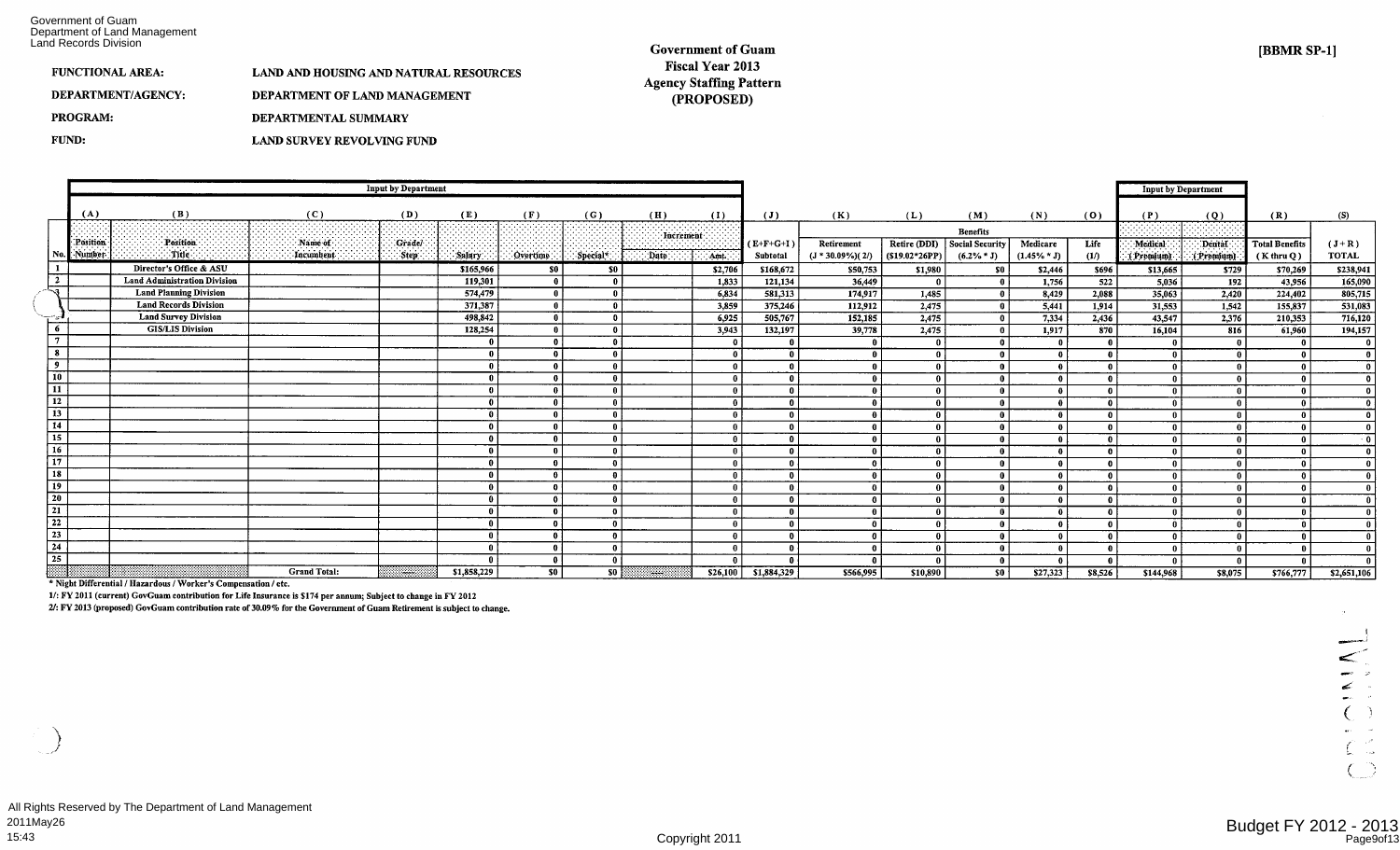Department of Land Management Government of Guam Land Records Division

**[BBMR SP-1]** 

#### FUNCTIONAL AREA: DEPARTMENT/AGENCY: PROGRAM: FUND: LAND AND HOUSING AND NATURAL RESOURCES DEPARTMENT OF LAND MANAGEMENT DEPARTMENTAL SUMMARY LAND SURVEY REVOLVING FUND

#### **Government of Guam Fiscal Year 2011 Agency Staffing Pattern (CURRENT)**

|                            |            |                                                 |                     |                  |               |                |                              |              |              |                |                |                     |                        |                |              | <b>Input by Department</b> |               |                       |              |
|----------------------------|------------|-------------------------------------------------|---------------------|------------------|---------------|----------------|------------------------------|--------------|--------------|----------------|----------------|---------------------|------------------------|----------------|--------------|----------------------------|---------------|-----------------------|--------------|
| <b>Input by Department</b> |            |                                                 |                     |                  |               |                |                              |              |              |                |                |                     |                        |                |              |                            |               |                       |              |
|                            | (A)        | (B)                                             | (C)                 | (D)              | (E)           | (F)            | (G)                          | (H)          | (I)          | $(\mathbf{J})$ | (K)            | (L)                 | (M)                    | (N)            | (0)          | (P)                        | (Q)           | (R)                   | (S)          |
|                            |            |                                                 |                     |                  |               |                |                              | Increment    |              |                |                |                     | <b>Benefits</b>        |                |              |                            |               |                       |              |
|                            | Position   | Position                                        | Name of             | Grade/           |               |                |                              |              |              | $(E+F+G+I)$    | Retirement     | <b>Retire (DDI)</b> | <b>Social Security</b> | Medicare       | Life         | Medical                    | <b>Dental</b> | <b>Total Benefits</b> | $(J+R)$      |
|                            | No. Number | Title                                           | Incumbent           | <b>Step</b>      | <b>Salary</b> | Overtime       | Special*                     | <b>Date</b>  | Amt.         | Subtotal       | $(J * 27.46%)$ | $(S18.40*26PP)$     | $(6.2\% * J)$          | $(1.45\% * J)$ |              | (Premium)                  | (Premium)     | $(K$ thru $Q)$        | <b>TOTAL</b> |
|                            |            | Director's Office & Administrative Support Unit |                     |                  | \$268,450     | \$0            | \$0                          |              | \$956        | \$269,406      | \$73,979       | \$3,349             | \$0                    | \$3,906        | \$1,218      | \$34,725                   | \$1,953       | \$119,130             | \$388,536    |
| $\overline{\mathbf{2}}$    |            | <b>Land Administration Division</b>             |                     |                  | 116,485       | -0             | $\mathbf{r}$                 |              | 691          | 117,176        | 32,177         | -0                  | - 0                    | 1,699          | 522          | 5,036                      | 192           | 39,626                | 156,802      |
|                            |            | <b>Land Planning Division</b>                   |                     |                  | 554,894       | $\sim$         |                              |              | 2,102        | 556,996        | 152,951        | 1,435               | $\mathbf{0}$           | 8,076          | 2,088        | 35,063                     | 2,420         | 202,034               | 759,030      |
|                            |            | <b>Land Records Division</b>                    |                     |                  | 354,621       | $\mathbf{r}$   |                              |              | 4,585        | 359,206        | 98,638         | 2,392               | $\mathbf{a}$           | 5,208          | 1,914        | 31,553                     | 1,543         | 141,248               | 500,454      |
| ి                          |            | <b>Land Survey Division</b>                     |                     |                  | 503,275       | - 0            |                              |              | 1,520        | 504,795        | 138,617        | 2,392               | $\bullet$              | 7,320          | 2,436        | 43,547                     | 2,376         | 196.687               | 701,482      |
| 6                          |            | <b>GIS/LIS Division</b>                         |                     |                  | 120,554       | - 0            | - 0                          |              | 3,003        | 123,557        | 33,929         | 2,392               | - 0                    | 1,792          | 870          | 16,104                     | 816           | 55,902                | 179,459      |
| $7^{\circ}$                |            |                                                 |                     |                  |               |                |                              | $\mathbf{r}$ | $\mathbf{r}$ |                |                |                     | - 0                    |                | $\mathbf{0}$ |                            |               |                       |              |
| -8                         |            | <b>Total Special Fund</b>                       |                     |                  | 1,918,279     | - 0            |                              | $\mathbf{a}$ | 12,857       | 1,931,136      | 530,290        | 11,960              | - 0                    | 28,001         | 9,048        | 166,028                    | 9,300         | 754,627               | 2,685,763    |
| .و ا                       |            |                                                 |                     |                  |               |                |                              |              |              |                |                | $\mathbf{0}$        | $\mathbf{0}$           |                |              |                            |               |                       |              |
| 10                         |            |                                                 |                     |                  |               |                |                              |              | - 0          | - 0            |                | -0                  | - 0                    |                | $\mathbf{r}$ |                            |               |                       |              |
| 11                         |            |                                                 |                     |                  |               |                |                              |              | - 0          | $\mathbf{a}$   |                | - 0                 | $\mathbf{0}$           | -0             |              |                            |               |                       |              |
| 12                         |            |                                                 |                     |                  |               | - C            |                              |              | $\mathbf{a}$ | $\theta$       | $\mathbf{a}$   | $\mathbf{r}$        | - 0                    | - 0            | $\mathbf{a}$ |                            | $\mathbf{a}$  |                       |              |
| 13                         |            |                                                 |                     |                  |               | - 0            | $\theta$                     |              | -0           | $\theta$       |                | $\mathbf{a}$        | $\mathbf{0}$           |                |              | Λ                          |               |                       |              |
| 14                         |            |                                                 |                     |                  |               | - 0            | $\mathbf{u}$                 |              | - 0          | $\mathbf{r}$   |                | - 0                 | $\mathbf{0}$           | -0             | $\mathbf{a}$ |                            | 0<br>$\Omega$ |                       |              |
| $\overline{15}$            |            |                                                 |                     |                  |               | - 0            |                              |              | $\mathbf{a}$ | $\mathbf{a}$   |                | - 0                 | - 0                    |                | .പ           |                            | $\mathbf{r}$  |                       |              |
| 16                         |            |                                                 |                     |                  |               |                | $\Omega$                     |              | £            |                | $\Omega$       | - 0<br>- 0          | - 0<br>-0              |                | .ຄ. 1        |                            | $\mathbf{a}$  |                       |              |
| 17                         |            |                                                 |                     |                  |               |                | $\mathbf{0}$                 |              |              | $\mathbf{a}$   |                | - 0                 |                        | -0             | -01          |                            | $\mathbf{a}$  |                       |              |
| 18<br>--                   |            |                                                 |                     |                  |               |                | $\theta$                     |              |              |                |                | - 0                 | - 0                    |                | $\theta$     |                            |               |                       |              |
| 19                         |            |                                                 |                     |                  |               |                | $\mathbf{0}$<br>$\mathbf{r}$ |              | $\Omega$     |                |                | - 0                 | $\theta$               | $\mathbf{r}$   | $\mathbf{a}$ |                            |               |                       |              |
| 20                         |            |                                                 |                     |                  |               |                | - 0                          |              | $\mathbf{r}$ | $\mathbf{a}$   |                | - 0                 | $\theta$               |                | -n l         |                            |               |                       |              |
| 21                         |            |                                                 |                     |                  |               |                | $\theta$                     |              |              | $\mathbf{r}$   |                | -0                  | $\theta$               | -0             | - O I        | $\Omega$                   |               |                       |              |
| 22<br>---                  |            |                                                 |                     |                  |               |                | $\mathbf{r}$                 |              |              |                |                | - 0                 | $\Omega$               |                | -0.1         |                            |               |                       |              |
| 23<br>24                   |            |                                                 |                     |                  |               |                | $\mathbf{a}$                 |              | $\Omega$     |                |                | - 0                 | $\Omega$               |                | $\mathbf{0}$ |                            |               |                       |              |
| 25                         |            |                                                 |                     |                  |               |                | $\mathbf{a}$                 |              |              |                |                | - 0                 | $\Omega$               |                | $\mathbf{r}$ |                            | $\mathbf{r}$  |                       |              |
|                            |            | W.<br>SIMILLI<br>20                             | <b>Grand Total:</b> | a a shekarar 200 | \$1,918,279   | S <sub>0</sub> | \$0                          | \$0          | \$12,857     | \$1,931,136    | \$530,290      | \$11,960            | \$0                    | \$28,001       | \$9,048      | \$166,028                  | \$9,300       | \$754,627             | \$2,685,7    |

\* Night Differential / Hazardous / Worker's Compensation / etc.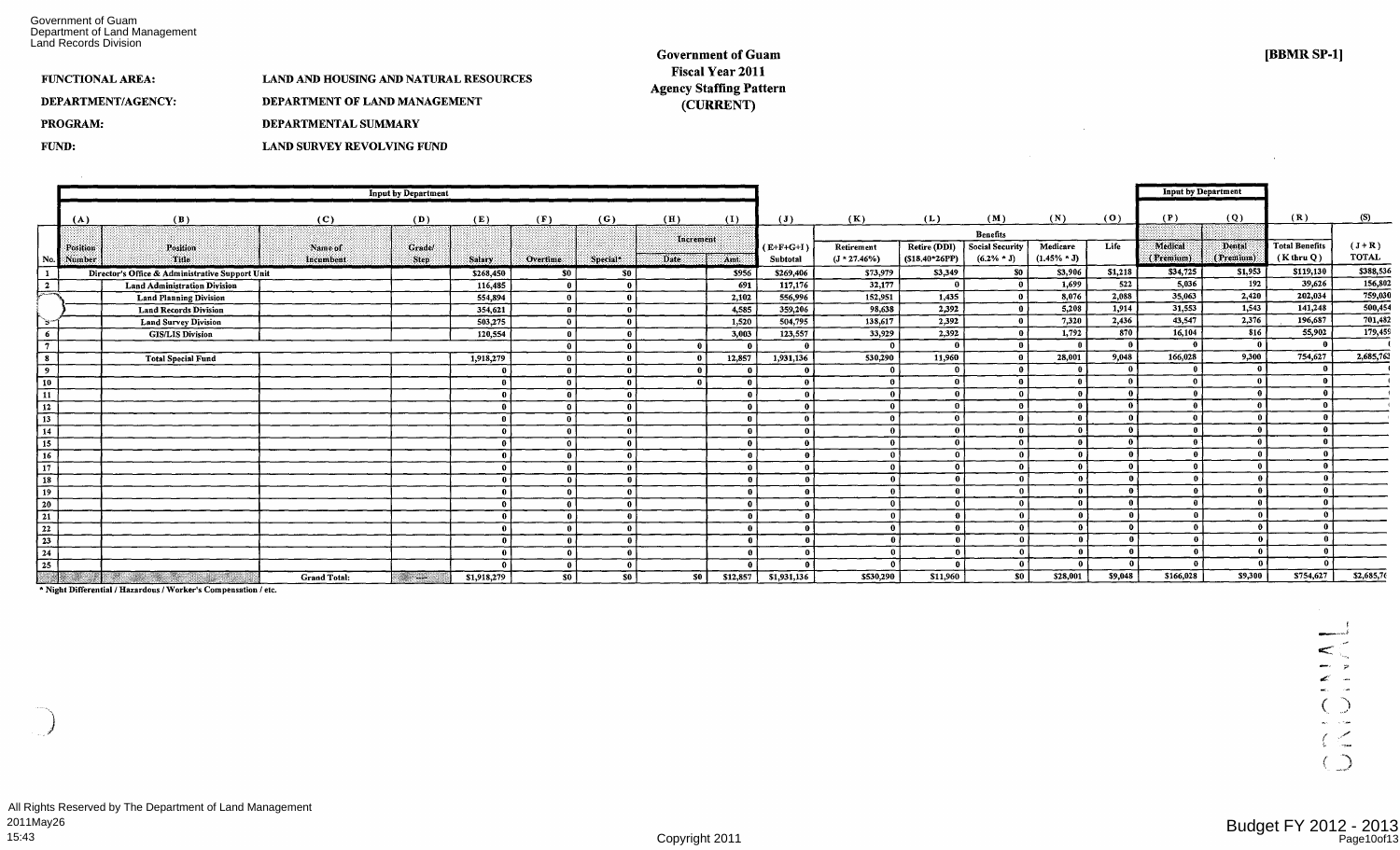#### nt of Guam Gover<sup>{</sup> **Biennial Budget Federal Program Inventory** FY 2011 (Current) / FY 2012 & FY 2013 Funding (Estimated)

### FUNCTION: LAND AND HOUSING AND NATURAL RESOURCES DEPARTMENT/AGENCY: LAND MANAGEMENT PROGRAM: SUMMARY

|                                                | $\mathbf{A}$                               | $\mathbf{B}$                    | $\mathbf{C}$                          | $\mathbf{D}$            | $\bf E$                     | $\mathbf{F}$                             | $\mathbf G$                          | $\mathbf{H}$                           | $\mathbf{I}$        |
|------------------------------------------------|--------------------------------------------|---------------------------------|---------------------------------------|-------------------------|-----------------------------|------------------------------------------|--------------------------------------|----------------------------------------|---------------------|
|                                                |                                            |                                 |                                       | FY 2011                 |                             |                                          | FY 2012 & FY 2013                    | $\mathcal{H}^{\text{c}}_{\text{c}}$ ). |                     |
| Federal Grantor Agency / Federal Project Title | C.F.D.A.<br>No. /<br>Enabling<br>Authority | Grant<br>Award<br><b>Number</b> | Match<br>Ratio<br>Federal /<br>Local: | Received /<br>Projected | <b>Estimated</b><br>Funding | Local<br><b>Matching</b><br><b>Funds</b> | ${\bf Federal}$<br>Matching<br>Funds | $100\,\%$ Federal<br><b>Grants</b>     | <b>Grant Period</b> |
| N/A                                            |                                            |                                 |                                       |                         |                             |                                          |                                      |                                        |                     |
|                                                |                                            |                                 |                                       |                         |                             |                                          |                                      |                                        |                     |
|                                                |                                            |                                 |                                       |                         |                             |                                          |                                      |                                        |                     |
|                                                |                                            |                                 |                                       |                         |                             |                                          |                                      |                                        |                     |
|                                                |                                            |                                 |                                       |                         |                             |                                          |                                      |                                        |                     |
|                                                |                                            |                                 |                                       |                         |                             |                                          |                                      |                                        |                     |
|                                                |                                            |                                 |                                       |                         |                             |                                          |                                      |                                        |                     |
|                                                |                                            |                                 |                                       |                         |                             |                                          |                                      |                                        |                     |
|                                                |                                            |                                 |                                       |                         |                             |                                          |                                      |                                        |                     |
|                                                |                                            |                                 |                                       |                         |                             |                                          |                                      |                                        |                     |
|                                                |                                            |                                 |                                       |                         |                             |                                          |                                      |                                        |                     |
|                                                |                                            |                                 |                                       |                         |                             |                                          |                                      |                                        |                     |
|                                                |                                            |                                 |                                       |                         |                             |                                          |                                      |                                        |                     |
|                                                |                                            |                                 |                                       |                         |                             | $\sim$                                   |                                      |                                        |                     |
|                                                |                                            |                                 |                                       |                         |                             |                                          |                                      |                                        |                     |
|                                                |                                            |                                 |                                       |                         |                             |                                          |                                      |                                        |                     |
|                                                |                                            |                                 |                                       |                         |                             |                                          |                                      |                                        |                     |
|                                                |                                            |                                 |                                       |                         |                             |                                          |                                      |                                        | $\sim$              |

All Rights Reserved by The Department of Land Management 2011May26 15:43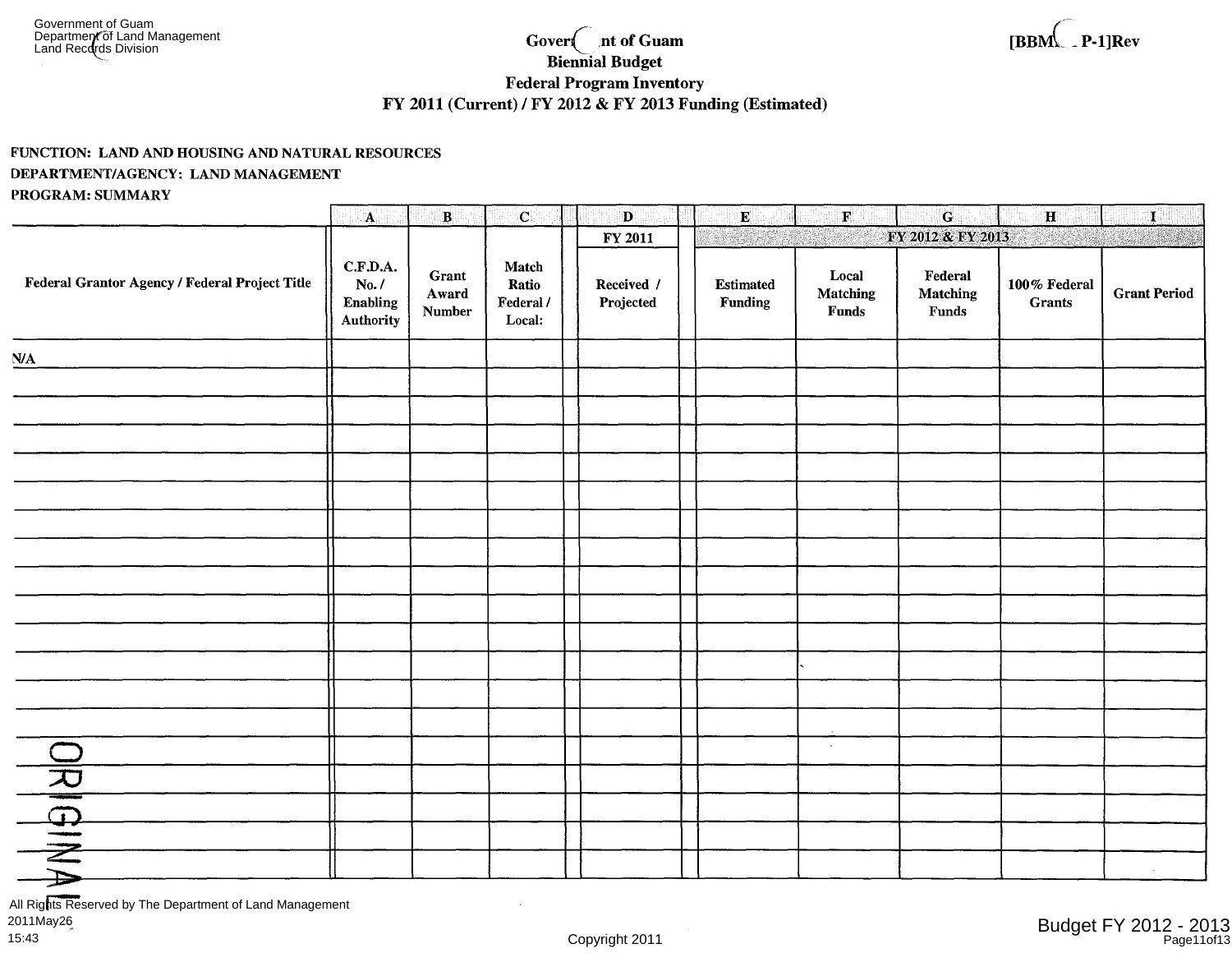### **Government of Guam Biennial Budget Fiscal Years 2012 & 2013 Equipment / Capital and Space Requirement**

| <b>Function:</b>   | Land and Housing and Natural Resources |  |  |  |  |  |
|--------------------|----------------------------------------|--|--|--|--|--|
| Department/Agency: | Department of Land Management          |  |  |  |  |  |
| Program:           | SUMMARY                                |  |  |  |  |  |

## **EQUIPMENT/CAPITAL LISTING:**

| <b>Description</b>                       | Quantity | <b>Percentage of Use</b> | <b>Comments</b> |
|------------------------------------------|----------|--------------------------|-----------------|
| <b>FY 2012</b>                           |          |                          |                 |
|                                          | $\sim$   |                          |                 |
| Please refer to each division's listing. |          |                          |                 |
|                                          |          |                          |                 |
|                                          |          |                          |                 |
|                                          |          |                          |                 |
|                                          |          |                          |                 |
|                                          |          |                          |                 |
| <b>FY 2013</b>                           |          |                          |                 |
|                                          |          |                          |                 |
|                                          |          |                          |                 |
|                                          |          |                          |                 |
|                                          |          |                          |                 |
|                                          |          |                          |                 |
|                                          |          |                          |                 |
|                                          |          |                          |                 |
|                                          |          |                          |                 |

| <b>SPACE REQUIREMENT</b>              | <b>Total Program</b> |                         | <b>Total Program Space</b> |  |  |  |  |
|---------------------------------------|----------------------|-------------------------|----------------------------|--|--|--|--|
| (for Personnel and Equipment/Capital) | Space (Sq. Ft.):     | 16,882.0                | Occupied (Sq. Ft.):        |  |  |  |  |
|                                       |                      | <b>Percent of Total</b> |                            |  |  |  |  |
| Description                           | <b>Square Feet</b>   | <b>Program Space</b>    | <b>Comments</b>            |  |  |  |  |
| FY 2012                               |                      |                         |                            |  |  |  |  |
| Director's Office/Admin Support Unit  | 968.0                | 5.7%                    |                            |  |  |  |  |
| <b>Land Administration Division</b>   | 1,225.6              | 7.3%                    |                            |  |  |  |  |
| <b>Land Planing Division</b>          | 2,580.4              | 15.3%                   |                            |  |  |  |  |
| <b>Land Records Division</b>          | 6,429.4              | 38.1%                   |                            |  |  |  |  |
| Land Survey Divsiion                  | 3,888.0              | 23.0%                   |                            |  |  |  |  |
| <b>GIS/LIS Division</b>               | 1,790.6              | 10.6%                   |                            |  |  |  |  |
|                                       |                      |                         |                            |  |  |  |  |
|                                       |                      |                         |                            |  |  |  |  |
|                                       |                      |                         |                            |  |  |  |  |
|                                       |                      |                         |                            |  |  |  |  |
| <b>FY 2013</b>                        |                      |                         |                            |  |  |  |  |
| Director's Office/Admin Support Unit  | 969.0                | 5.7%                    |                            |  |  |  |  |
| <b>Land Administration Division</b>   | 1,225.6              | 7.3%                    |                            |  |  |  |  |
| <b>Land Planing Division</b>          | 2,580.4              | 15.3%                   |                            |  |  |  |  |
| <b>Land Records Division</b>          | 6,429.4              | 38.1%                   |                            |  |  |  |  |
| Land Survey Divsiion                  | 3,888.0              | 23.0%                   |                            |  |  |  |  |
| <b>GIS/LIS Division</b>               | 1,790.6              | 10.6%                   |                            |  |  |  |  |
|                                       |                      |                         |                            |  |  |  |  |
|                                       |                      |                         |                            |  |  |  |  |
|                                       |                      |                         |                            |  |  |  |  |
|                                       |                      |                         |                            |  |  |  |  |
|                                       |                      |                         |                            |  |  |  |  |
|                                       |                      |                         |                            |  |  |  |  |